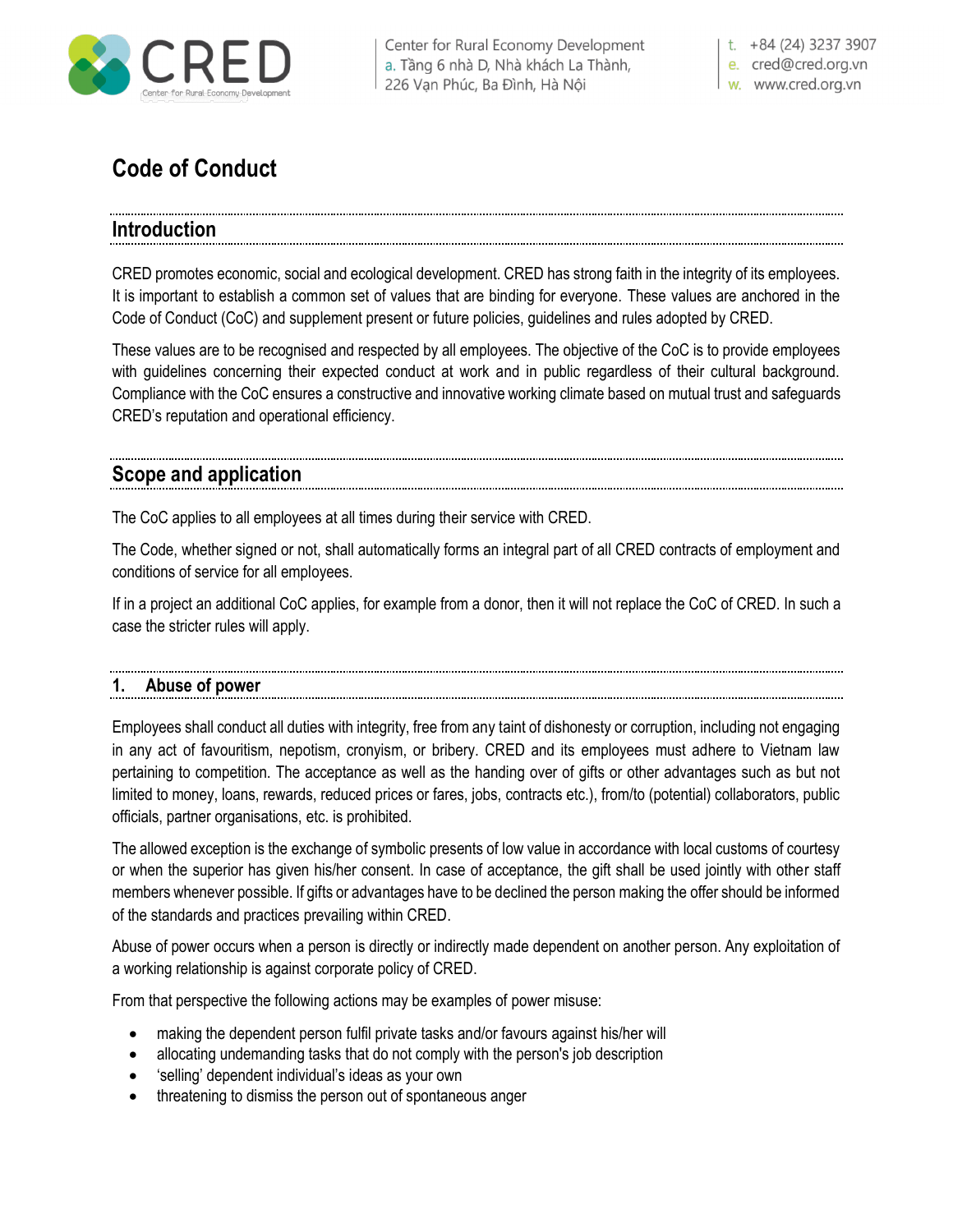- generally ignoring CRED rules to the disadvantage of the dependent individual
- threatening to use violence.

# **2. Organization's core value**

**Respect for people:** All CRED employees are entitled to fair, courteous and respectful treatment by their superiors, subordinates and peers. CRED values the individuality, diversity and creative potential that employees bring into the organisation, and which helps to fulfil its mission.

**Equal rights:** CRED and its employees shall respect all persons equally and without any distinction or discrimination based on gender, colour, religion, culture, education, social status, political opinion, disability, age, sexual orientation, family status or nationality.

**Respect contractual and legal obligations:** CRED as an organisation and all employees shall fulfil their contractual commitments. They are expected to respect the law applicable in Vietnam and in the respective partner countries.

**Loyalty:** Employees acknowledge the purpose, vision and internal regulations of CRED; they are loyal to CRED. This does, however, not exclude providing constructive criticism, which employees express openly within the organisation. It must not be expressed publicly to the outside.

**Transparency**: Openness in the dissemination of information and in decision making is the norm for all employees within the organisation.

**Confidentiality**: All business information is handled confidentially whenever its nature demands discretion or if it is expressly required. Information obtained in the course of employment is not to be used for personal gain or benefit, nor is it passed on to others who might use it in such a way.

**Partnership based cooperation:** Cooperation with partners and target groups is always fair, reliable and based on trust, honesty and mutual respect. The same also applies to the behaviour among employees, whereby a constructive approach to conflict management represents a key component.

**Corporate culture: E**mployees understand that, with their work and behaviour, they contribute to the image building of the organisation.

# **3. Human rights**

Mobbing/bullying is a systematic exclusion and humiliation of someone by one or more persons. It usually occurs repeatedly and over an extended period of time. Typical cases of mobbing are acts that attack a person's reputation or social relationships, impair the possibility to communicate, devalue the quality of work, or even harm people's health. Such behaviour is not accepted by CRED and will be sanctioned. A simple argument or conflict, as may occasionally happen in any work situation, is not considered mobbing. As long as the power struggle between the conflicting parties is even and the conflict is dealt with in an open manner, it is nothing unusual. It might even serve as a trigger for positive changes.

Policies applied, including:

- elimination of discrimination in employment;
- prohibition of child labour;
- eradication of harassment, physical or mental punishment or abuse;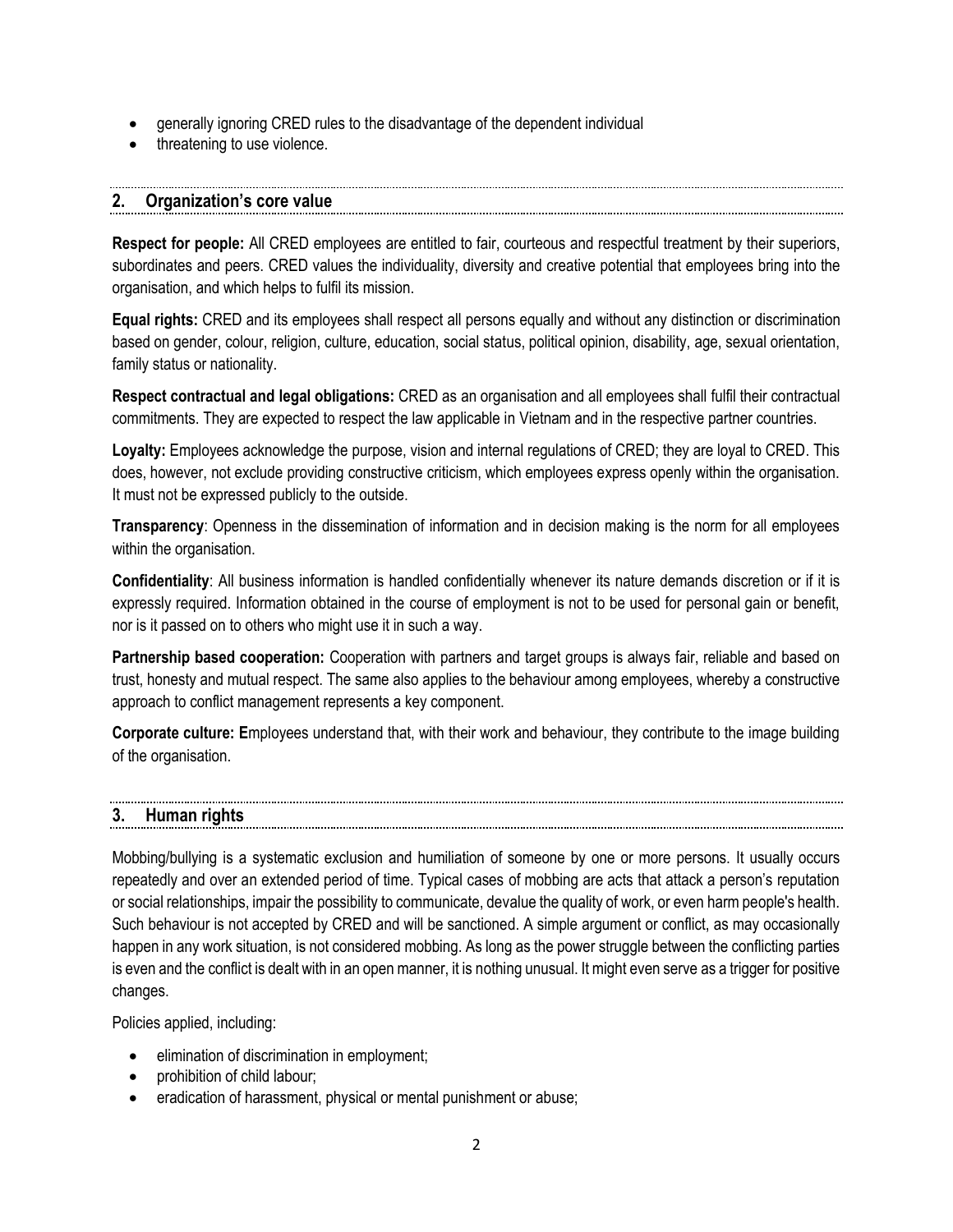- reasonable wages (including, at least, the minimum wage) and hours of work; and
- freedom of association.

# **4. Gender equality**

All actions or statements that put individuals of different origin, nationality, colour, gender, religion, or other relevant criteria such as looks, disability, age, sexual orientation etc. at a disadvantage, humiliate or ridicule them are regarded as acts of discrimination and hence are not tolerated neither towards colleagues within CRED, nor towards colleagues in partner institutions. Employees involved in the recruitment of staff must ensure that appointments are made solely on the basis of a person's ability and potential in relation to the job requirements.

CRED stipulates that: Employees must not be discriminated against on the basis of their sex, whether directly or indirectly, including on the basis of their marital status, their family situation or, in the case of female employees, of pregnancy. This prohibition applies in particular to hiring, allocation of duties, setting of working conditions, pay, basic and advanced training, promotion and dismissal.

CRED also considers the following behaviours as discriminating:

- putting certain groups (e.g. persons of certain origins, working mothers) at a disadvantage with respect to promotion, training, or bonuses.
- ignoring an individual belonging to a certain group (e.g. cleaning staff).
- xenophobic or racist jokes, statements, and comments.
- homosexual or "gay" jokes, statements and comments.
- offensive imitation of language or posture.

Particularly when discriminating against whole groups, offenders usually feel they can hide behind common prejudices, moods, and opinions. We do not want and must not support this. CRED does not tolerate any discrimination neither against groups nor against individuals.

## **5. Sexual abuse**

Any harassing behaviour of a sexual nature or other behaviour related to the person's sex that adversely affects the dignity of women or men in the workplace is discriminatory. Such behaviour includes in particular threats, the promise of advantages, the use of coercion and the exertion of pressure in order to obtain favours of a sexual nature. In the majority of cases the victims of sexual harassment are female independent of their age, looks, marital status, education, and professional position. Young professional beginners and women who out of fear or insecurity do not defend themselves are more at risk than other women.

Sexual or sexist harassment includes for instance:

- unwelcome body contact
- request for sexual actions or favours
- passes in connection with a promise for advantages or with a threat of disadvantages in case of noncompliance
- presentation or foisting of pornographic material
- suggestive comments, "pushy" behaviour
- obscene jokes (also by email)
- suggestive, meaningful glances.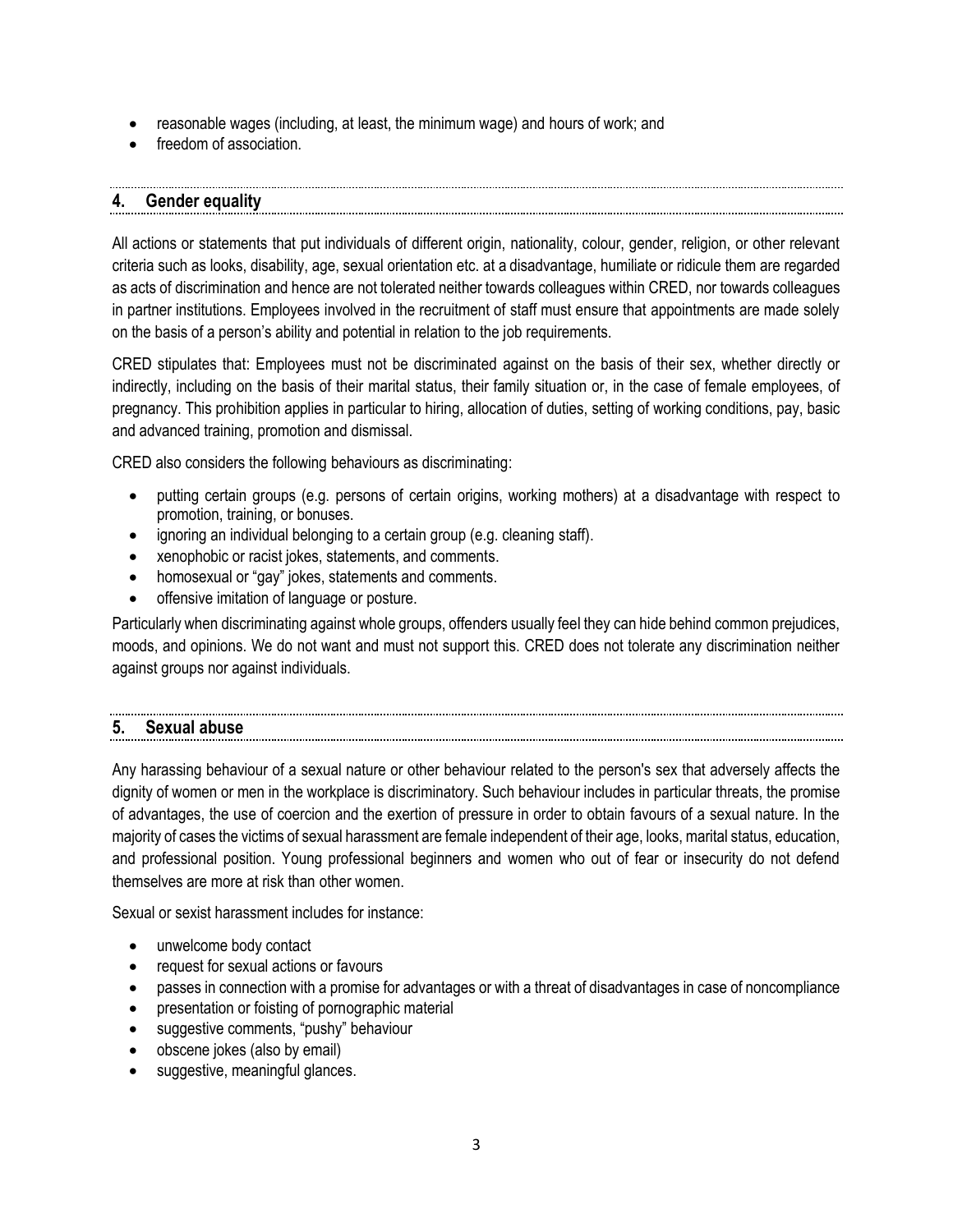Sexual harassment at work as well as anywhere else is always a blatant disregard for human dignity and will be sanctioned at CRED.

#### **6. Child and youth protection**

CRED is keen to prevent children / youth abuse and exploitation while promoting youth participation in the different programs. This applies to all employees, partners, the programs' stakeholders of CRED.

CRED maintains a high level of protection of both children and youth from any form of abuse and exploitation by either employees or other parties working with CRED.

As part of the CoC, CRED requires all employees to identify and address risk factors and prevent abuse, child labour and exploitation of children and youth as well as ensuring total compliance by all employees and partners. Such abuse, child labour and exploitation include physical, emotional and health deprivation that's effects their potential and their dignity, and that is harmful to the physical and mental development.

# **Employees and partners of CRED must never:**

- Abuse or exploit children / youth or behave in any way that places children / youth at risk of harm.
- Engage children / youth in hazardous work, beyond the capability, mentally, physically, socially or morally dangerous and harmful, interferes with schooling or obliging them to leave school prematurely
- Exchange money, gifts, employment, goods or services for sex with children / youth, including sexual favours or other forms of humiliating, degrading or exploitative behaviour or any other behaviour that could be deemed exploitative of children / youth.
- Have children / youth they are working with stay overnight at their home unsupervised or sleeping in the same room or bed with children / youth.
- Do things for children / youth of a personal nature that they can do for themselves.
- Offend, insult, humiliate or degrade children / youth or perpetrate any form of emotional abuse.
- Discriminate or provide favourable treatment to one child / youth.
- Restrain children / youth. Discipline children / youth using any form of physical contact, or emotional or psychological pressure, abuse or intimidation.

# **7. Working conditions**

CRED determines labor will have decent and humane working conditions.

All employees have a right to healthy and safe working environment. This means that employees must have proper protective equipment and be sufficiently trained with respect to the tasks they perform.

CRED provides a model of collaboration, accountability, and transparency and serves as a catalyst for positive change in workplace conditions. As an organization that promotes continuous improvement, CRED establishs best practices for respectful and ethical treatment of workers, and in promoting sustainable conditions through which workers earn fair wages in safe and healthy workplaces.

# **8. Possession and use of drugs**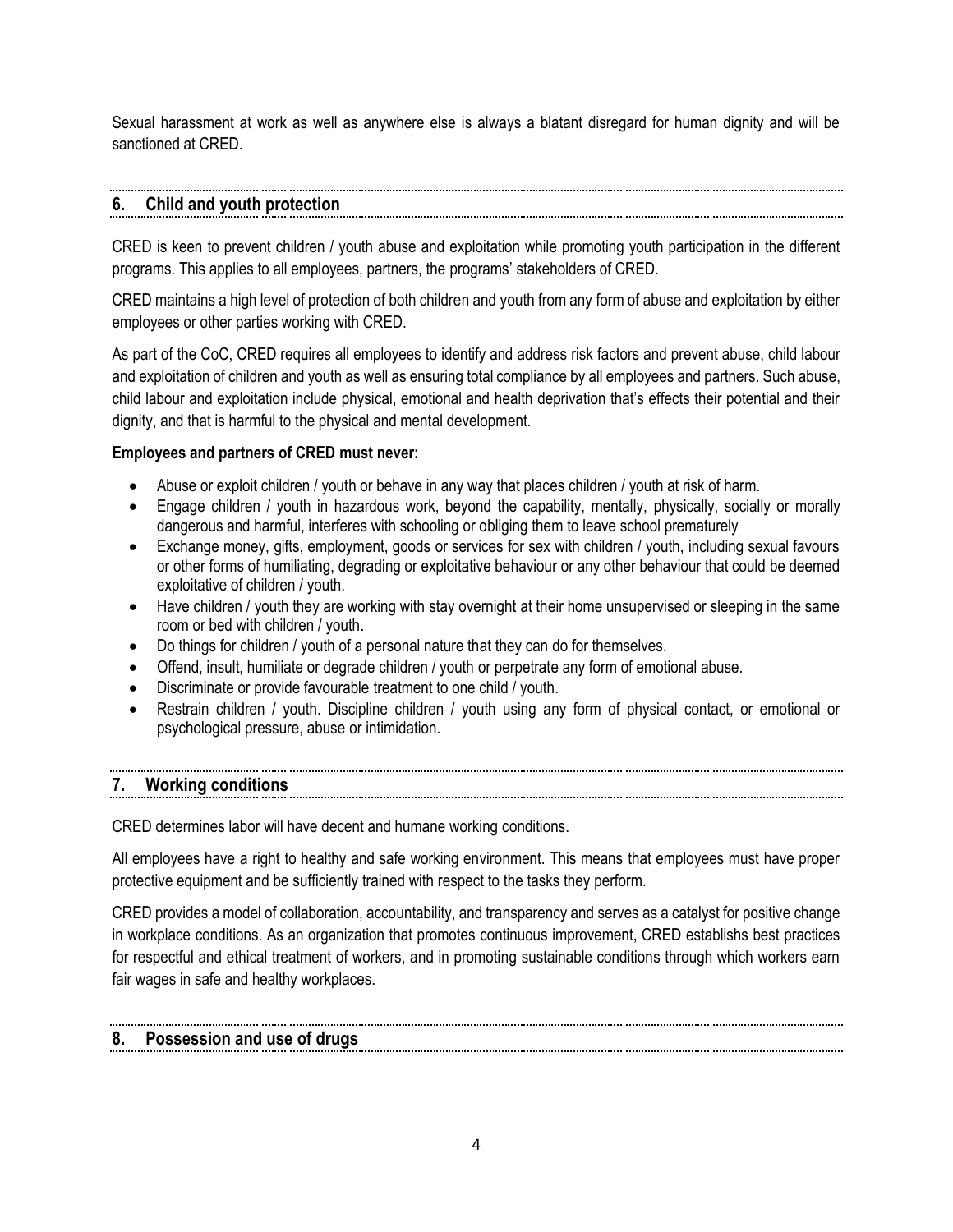CRED provide a safe and drug free work environment for our employees. With this goal in mind and because of the serious drug abuse problem in today's workplace, we are establishing the following policy for existing and future employees of CRED.

The CRED explicitly prohibits:

- The use, possession, solicitation for, or sale of narcotics or other illegal drugs, alcohol, or prescription medication without a prescription on CRED.
- Being impaired or under the influence of legal or illegal drugs or alcohol away from employee, if such impairment or influence adversely affects the employee's work performance, the safety of the employee or of others, or puts at risk the CRED's reputation.
- Possession, use, solicitation for, or sale of legal or illegal drugs or alcohol away from the CRED, if such activity or involvement adversely affects the employee's work performance, the safety of the employee or of others, or puts at risk the CRED's reputation.
- The presence of any detectable amount of prohibited substances in the employee's system while at work, while on the premises of the CRED. "Prohibited substances" include illegal drugs, alcohol, or prescription drugs not taken in accordance with a prescription given to the employee.

# **How we make it work**

# **CRED responsibility**

Director, Officer Manager and the Management Team are responsible for putting in place effective mechanisms to ensure the highest standards of conduct are observed.

Further, they are responsible for regular appraisals of the CoC in order to assess its perception and compliance. These appraisals may result in an updating of the CoC.

## **Checklist for Management Project**

- When visiting the field, I shall take time to check all.
- When rules/procedures/policies/regulations are modified, I shall inform all parties concerned.

## **Employee responsibilities**

Employees are responsible for ensuring that they have read, understood and comply to the CoC. In case of questions or doubts employees are advised to consult their superior or the HR responsible for further information.

## **Checklist for employee**

- I have full knowledge of the Code of Conduct and other relevant internal documents (personnel policy, personnel regulations etc.). I understand their content and their implications.
- I shall adhere to them and comply with these principles and rules.
- I shall adopt a proactive behaviour. I may have to modify some of my habits.
- I shall provide my feedback, positive or otherwise, in any situation.
- I know how to react and whom to contact at my office, if I suspect a violation of conduct, receive a hint from a colleague having a problem or feel victimised myself.

## **Director/ Managers responsibilities**

Director/ Managers shall lead by example and are responsible for creating a culture of compliance with the CoC. Superiors are responsible for maintaining a positive, motivating working climate within their team. They encourage feedback.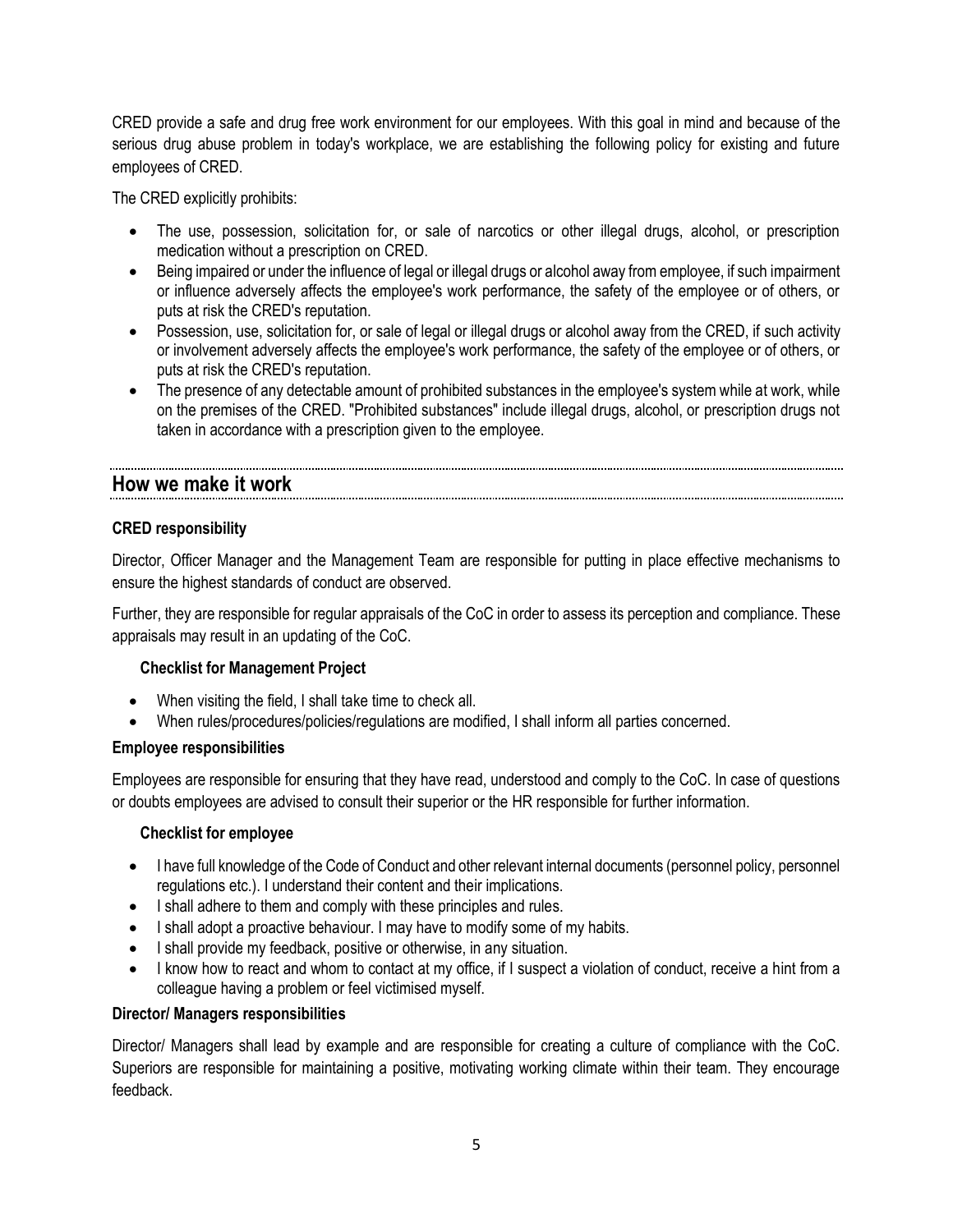In order to increase the awareness of the CoC and related topics, the CoC shall regularly be subject of discussion in formal and informal meetings, as well as in staff training programmes. Accountabilities and obligations must be made clear and understandable to all newly recruited or newly appointed staff.

## **Checklist for Director / Managers**

- Each of my employees has a copy of the CoC and of the relevant key documents (policy, personnel regulations).
- I shall regularly check that their content is understood and well received.
- I am responsible to implement them in my project/office.
- I shall constantly endeavour to increase awareness of specific issues among my employees in meetings, training programmes, etc.
- I shall encourage people to provide feedback.
- I shall regularly take time to inquire how people feel.
- In case of need, I shall ask for support from Leader Board or from an external source. I know whom to contact.

# **Explanatory Note for recruiting procedure**

When hiring new employees, we look for a professional and systematic approach, individual development capacity, and high compatibility with our organisational culture and guiding principles. As part of the recruitment process, a background check on the applicant must be carried out without exception by an internet research and references. Criminal records must be requested for management positions where applicable.

# **What to do in case of a suspected breach of CoC**

Any breach of the CoC may have serious consequences for victims and weaken the integrity of CRED. CRED therefore considers reporting potential breaches of CoC crucial to fight individual misbehaviour or corruption, fraud and conflicts of interest. Victims and witnesses of misconduct related to activities of CRED are encouraged to report cases immediately. Therefore, CRED has defined a reporting mechanism and different reporting channels.

Express yourself clearly and confidently if you feel offended by specific comments or actions or suspect a violation of the CoC by another employee:

- **Ask for a personal conversation:** either one to one between the parties concerned, or in the presence of a person of trust.
- **Write a personal letter:** if you feel uncomfortable about a conversation, express yourself in a letter, listing the remarks and actions you find offensive or suspicious of a violation of the CoC. If the situation does not improve after such a letter you should write a second one and send a copy to the Project Manager /Office Manager, the Director or any other superior of trust.
- **Collect evidence and look for witnesses:** write down what happened when, where and how.
- **Consult the Director/Managers:** (orally or through a confidential letter), who will treat the matter with absolute confidentiality. There will be no retaliation for such reporting.
- **Use our internal reporting channel:** [cred@cred.org.vn](mailto:cred@cred.org.vn)

**Investigation:** In case a violation of the CoC has been reported and could not be solved in the above stated manner, a formal investigation will be undertaken by the Project Manager or the superior approached.

The procedure is to be documented. Those receiving complaints or violation reports are responsible to acknowledge them personally and rapidly, to inform the plaintiffs of the procedure and to solve all complaints received within due time. If needed, he/she is responsible to ask for support from Project Manager. In case of unsatisfactory handling by the management, employees are entitled to involve Director. Depending on the severity of the case, breaches of conduct might result in a written warning, reallocation to a different job, or even dismissal and legal prosecution.